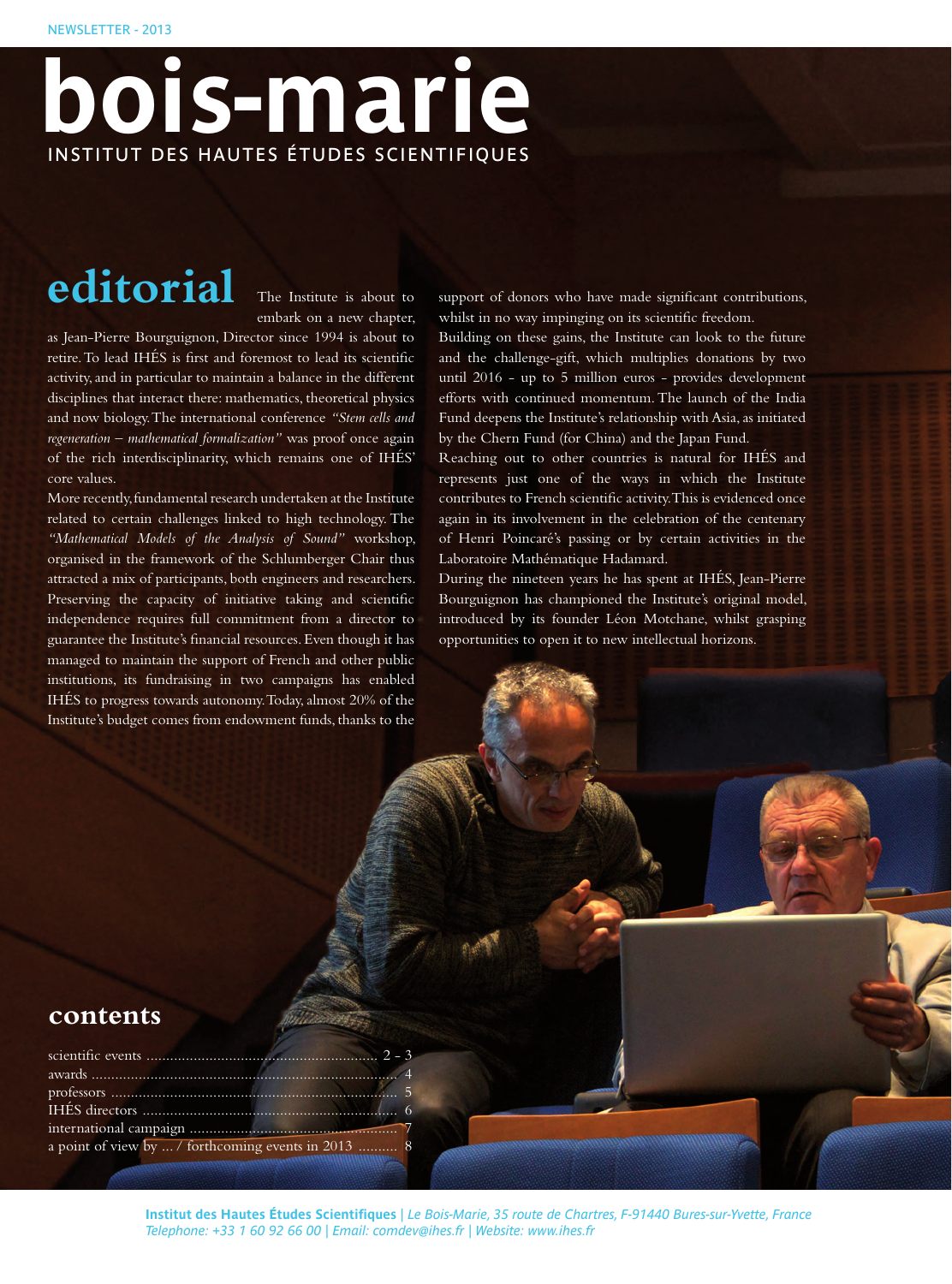# **scientific events**

## **rencontre autour des Publications mathématiques de l'IHÉS**

This third meeting, organised by Claire Voisin (CNRS-CMLS), editor-in-chief of *Les Publications Mathématiques de l'IHÉS* took place at IHÉS on

## **Dynamical Systems and Nonequilibrium Statistical Mechanics**

This seminar, organised by David Ruelle (IHÉS) and Hans H. Rugh (Univ. Paris-Sud) with the help of Viviane Baladi (Univ. of Copenhagen), which was held from December 2012 to March 2013 enabled participants, over the seven sessions, to share updates on developments in this very active research area.



*Viviane Baladi*

### **Schlumberger Workshop on Mathematical Models of Sound Analysis**



This workshop was organised on 14 and 15 June 2012 by Stéphane Mallat, holder of the Schlumberger Chair for Mathematical Sciences at IHÉS, together with Daniel Pressnitzer, Alain de Cheveigné (ENS Paris) and Shihab Shamma (Maryland Univ.). It brought together international experts in areas as diverse as learning, signal processing, psychophysics, audio physiology and various fields of mathematics. Participants were both academics and industrials. The event which took place in the context of the Chair was co-financed with CNRS.

## **Stem Cells** and Regeneration - Mathematical Formalisation

This one-week international conference, which was held from 24 to 29 June 2013, was the second in a series initiated at IHÉS in January 2010 on the topic of pattern formation in morphogenesis. Its objective was once again to create an interdisciplinary space in which embryologists, geneticists and molecular biologists interacted with mathematicians and computer scientists. The Organizing Committee comprised Vincenzo Capasso (Univ. di Milano), Mikhail Gromov (IHÉS), Annick Harel-Bellan and Nadya Morozova, both from the Institute of Biology and Technology Saclay and the CNRS.



*Eric Davidson*

This conference enabled participants to discuss one of the most intriguing and unsolved problems - how the formation of the geometrical shape of the living organism and its parts (tissues and organs) is regulated.

To this end, the workshop structure had a special framework, designed for the improvement of intercommunication between leading scientists from different disciplines. For example, the participants of the workshop were invited not only as speakers but also as invited discussants, with the main aim of contributing to the discussions.

The "conference part" of the workshop comprised 20 plenary talks during which the leading biologists in the field of stem cells biology, regeneration and pattern formation showed the biological problems together with the necessary biological background and raised unsolved questions. Some of the plenary talks were delivered by mathematicians, working on the mathematical modelling of pattern formation.

The "discussion part" allowed several modes of communications:

- 10 scheduled "discussion sessions" dedicated to the hot problems in stem cells and regenerative biology, with the possibility of these being continued over the entire workshop in case of interest;

- work within small "working groups" generated according to specific questions raised by biologists or mathematicians;

- a poster session.

Some of the key topics explored included: mechanisms of regeneration and determination of pattern formation; mathematical models of cancer and normal stem cells; the comparison of totipotency and regeneration ability in plants versus animals, the problem of mathematical formalisation of the phenomena of cell differentiation; models of gene regulatory networks; the role of stem cells in aging; chaos and stochasticity in cell behaviour and fate decision; models of stem cell defects in neurodevelopment; the role of epigenetic factors in stem cell fate decision.



*Nadya Morozova*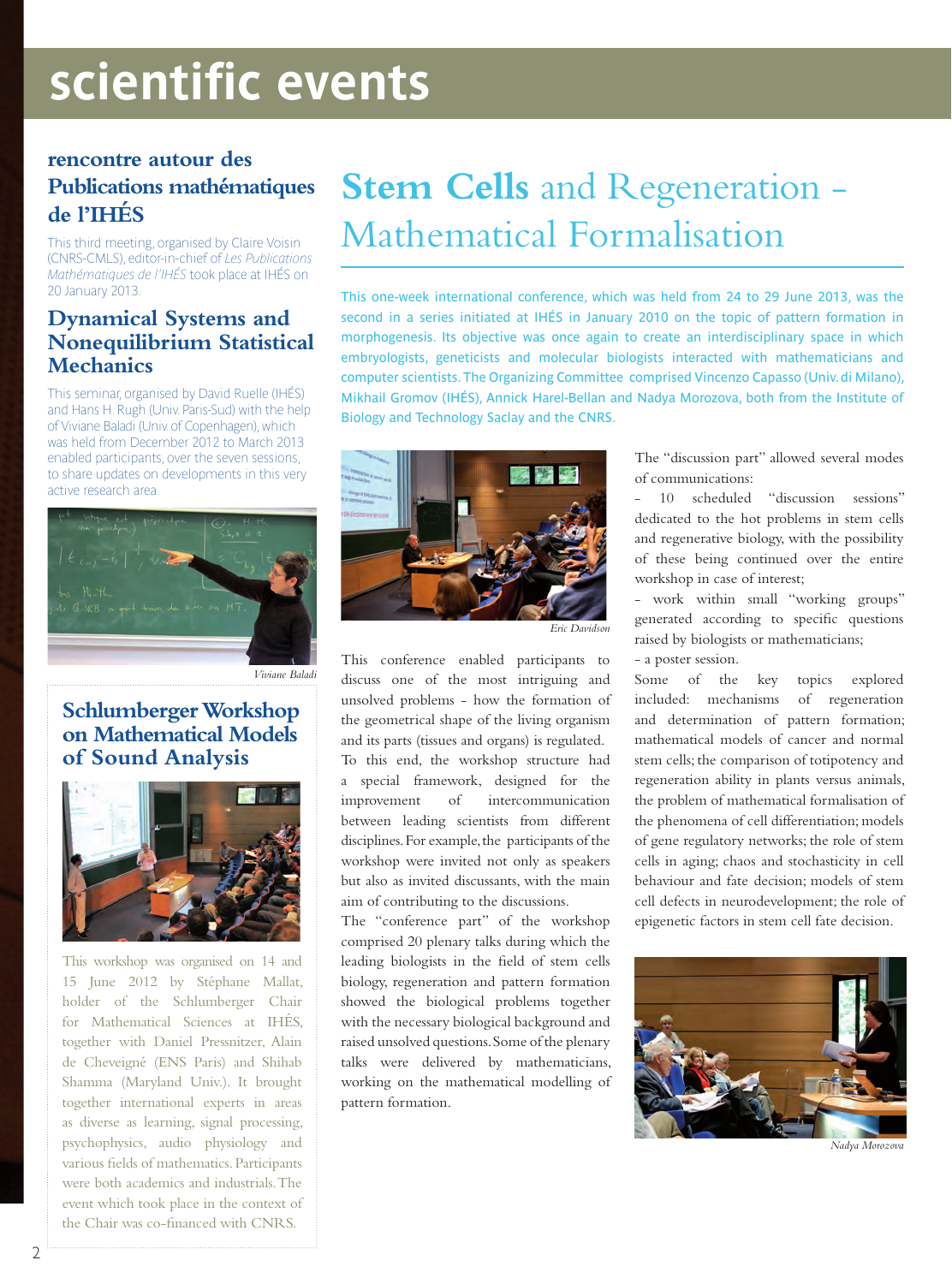## centenary of the passing of **Henri Poincaré**

The passing of Henri Poincaré was celebrated in 2012. IHÉS took part in the events organised on that occasion by the Institut Henri Poincaré.

The organising committee and the scientific committee in charge of the celebration had prepared a number of events for the general public and presentations by scientists:

• Travelling exhibition: *Henri Poincaré – the mathematician and philosopher*;

• Remembrance ceremony at Henri Poincaré's tomb in Montparnasse cemetery;

• *Science and Society* conference cycle organised in Nancy by the Institut Henri Cartan, Fédération Charles Hermite and IUT Nancy Charlemagne;

• *Soirées Poincaré* at École polytechnique;

• *Ten Hours with Henri Poincaré* - a day for the general public in the Grand Amphithéâtre of La Sorbonne in Paris;

• Three *Mathematic Park* seminars took place at the Institut Henri Poincaré;

• *International Scientific Conference* at the Institut Henri Poincaré;

• *Poincaré – 1912-2012*, the 21<sup>st</sup> *Poincaré Seminar*, closed the celebrations at the Institut Henri Poincaré.



*Exhibition at the 5th arrondissement Town Hall in Paris*

## launch of the **LMH**

The launch of the "Labex Mathématique Hadamard" (LMH), organised by the Fondation mathématique Jacques Hadamard (FMJH) took place on 11 February 2013 at IHÉS.

The LMH, which was created as part of a government initiative officially came into being on 1 March 2012 and is to operate for 96 months until 31 December 2019. Its objective is to help consolidate the mathematics infrastructure in the Southern



*Hans-Henrik Rugh, director of FMJH*

Paris area, whilst developing scientific excellence. It comes under the tutelage of the FMJH, itself one of the foundations in the Paris-Saclay grouping ("fondation de coopération scientifique de Paris-Saclay").

Its scope includes mathematics departments from the FMJH founding and associated members (Université Paris-Sud LMO lab, École polytechnique CMLS and CMAP labs, IHÉS, Université Versaillles-Saint-Quentin LMV lab) together with certain teams located in Saclay (IPhT, Télécom-ParisTech, ENSTA-ParisTech). All mathematics fields of study are represented, especially with activities linked to doctoral programmes. These, being placed at the interface with other science and engineering disciplines, make them a pivotal activity of the LMH.

## **Amplitudes and Periods**

In December 2012, Alexander Goncharov (Yale Univ.), Gregory Korchernsky (IPhT/CEA), Marcus Spradlin (Brown Univ.), Pierre Vanhove (IPhT/ CEA & IHÉS) and Anastasia Volovich (Brown Univ.) organised an international meeting on advanced computational methods for scattering amplitudes in Yang-Mills theories and quantum gravity using techniques from algebraic geometry.

### **Fête parisienne in « Computation, Inference and Optimization »**

This event was organised by Francis Bach (INRIA-ENS Paris) and Michael Jordan (FSM, Berkeley) as part of the Schlumberger Chair for Mathematical Sciences at IHÉS. The theme was around certain problems arising from the analysis of large amounts of data ("big data") and to learning.

### **Moduli Spaces and Macromolecules**

The objective of this conference, organised by Jørgen E. Andersen (Aarhus Univ.), Mikhail Gromov (IHÉS) and Robert C. Penner (Aarhus Univ. and Caltech) from 14 to 18 May 2013 was to share and present the latest research in the application of techniques from moduli spaces to structural biology and from computer science to RNA and proteins.

### **Paris-Pékin-Tokyo Arithmetic Geometry Seminar**

This video-seminar, organised jointly for the second year running by the Institut des Hautes Études Scientifiques, the Morningside Center of Mathematics, Chinese Academy of Sciences and the Department of Mathematical Sciences of the University of Tokyo took place on a regular basis all year long.

### **An afternoon in honour of Victor Kac**

Organised by Thibault Damour, IHÉS permanent professor, this event celebrated on 13 May 2013 the work of Victor Kac. A frequent visitor at IHÉS, he stayed for a longer period during 2012/2013 during a sabbatical year.



An afternoon of scientific conferences around the impact of his work in mathematics and physics was followed by a recital by renowned pianist Mûza Rubackyté, who honoured us with her performance to close the celebration.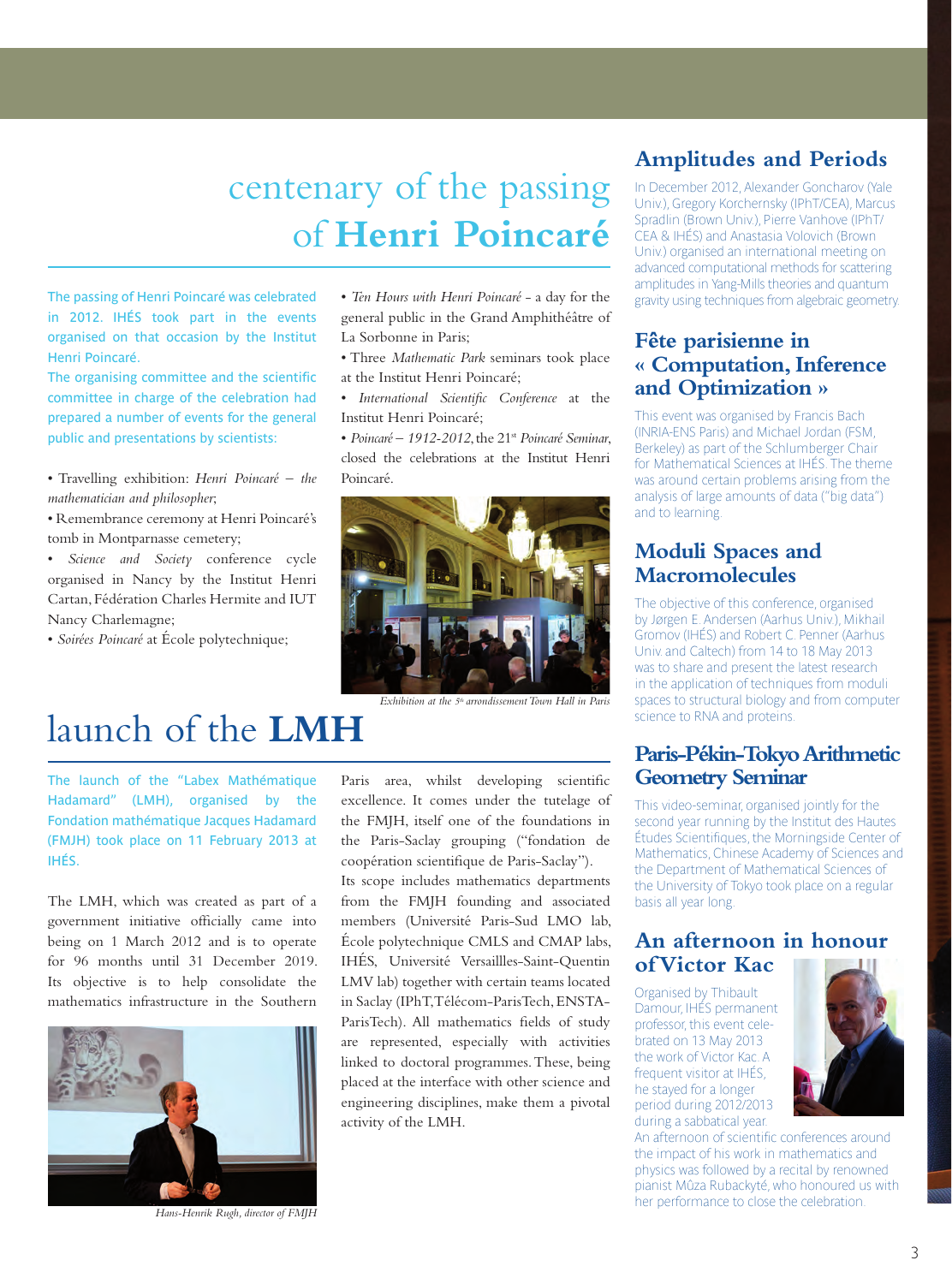## **awards**



*Maxim Kontsevich*

2012 was a year rich in awards for Maxim Kontsevich. He had hardly received the Shaw Prize in May that news reached him he had also been awarded the new Fundamental Physics Prize.

## **Maxim Kontsevich**, Fundamental Physics Prize

Maxim Kontsevich is one of the nine winners of this generously endowed prize, set up by Yuri Milner. He received the award *"for numerous contributions which have taken the fruitful interaction between modern theoretical physics and mathematics to new heights, including the development of homological mirror symmetry, and the study of wall-crossing phenomena"*.

Prize award regulations stipulate that the first nine laureates form the selection committee for the prize in subsequent years. Maxim Kontsevich therefore contributed to the decision to honour Alexander Polyakov with the 2013 prize.

## a visit by **the Minister**

Ms Geneviève Fioraso, French Minister for Higher Education and Research honoured with her presence an event organised jointly IHÉS and Université Paris-Sud to celebrate the prestigious awards made to two professors from these institutions.

Nalini Anantharaman, professor, Université Paris-Sud, 2012 Prix Henri Poincaré winner and Maxim Kontsevich, permanent professor, IHÉS, 2012 Shaw Prize and 2012 Fundamental Physics Prize winner, were

both honoured on that occasion. The event was held at IHÉS, with Nalini Anantharaman interacting with the audience by videoconference, as she was visiting the Institute for Advanced Study. The Minister drew attention to the flourishing French mathematical school and she was also pleased to note that a male and a female mathematician were both rewarded for their work.



*Jean-Pierre Bourguignon, David Ros, Geneviève Fioraso, Maud Olivier, Thibault Damour*



*Jean-Pierre Serre, Pierre Deligne, Mikhail Gromov*

## **Pierre Deligne, 2013 Abel Prize**

Chance had it that Pierre Deligne was giving a series of lectures at IHÉS as part of *" A Course in Arithmetics and Algebraic Geometry",* when he received a phone call from Norway. He was being informed that he had been awarded the prestigious mathematical award that is the Abel Prize *"for seminal contributions to algebraic geometry and for their transformative impact on number theory, representation theory, and related fields".*

Pierre Deligne, at the *Institute for Advanced Study* since 1994, is a former permanent professor at IHÉS. His presence at the Institute therefore provided an ideal opportunity to celebrate the award of this prize, in the presence of His Excellency Tarald Brautaset, Norwegian Ambassador in France and also of Jean-Pierre Serre, first Abel Prize winner in 2003 and Mikhail Gromov, who was also an Abel Prize winner, in 2009.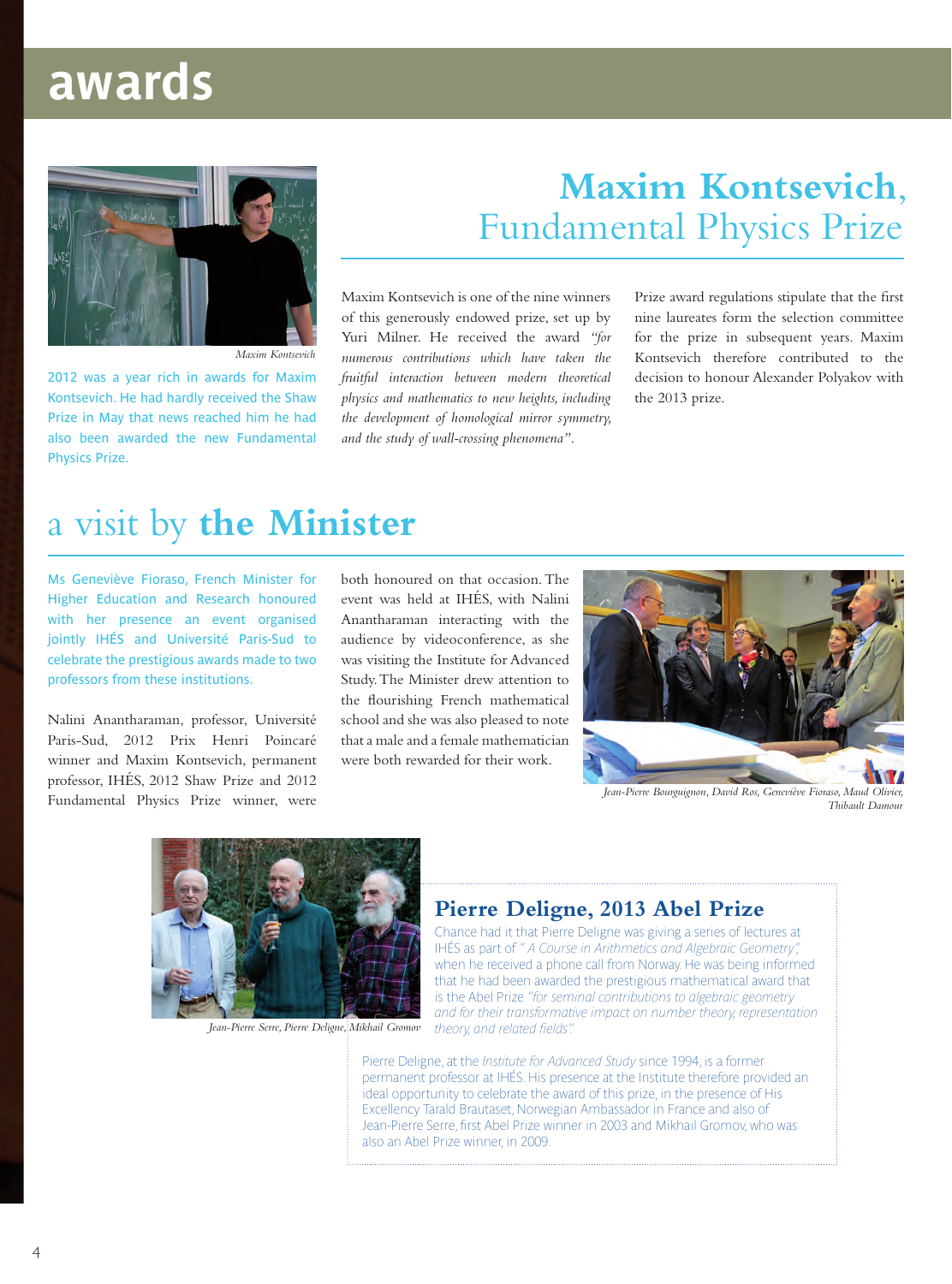# **awards professors**



## recently arrived Pierre Vanhove **Francis Brown**

Francis Brown became a CNRS long-term visitor at IHÉS from 1 September 2012. He is a senior researcher, and until that date, was affiliated to the Institut de mathématiques de Jussieu in Paris.

Francis Brown has dual French and British nationality (British father and French mother). He studied at the University of Cambridge and then at ENS in Paris. He prepared his doctoral thesis under the supervision of Pierre Cartier in 2006, then worked at the Max Planck Institute in Bonn and the Mittag-Leffler Institute in Stockholm, as part of the EPDI programme. He joined CNRS in 2007. He obtained the **CNRS bronze medal** in 2012. That same year, he was awarded the **Élie Cartan Prize by the Académie des Sciences de Paris** for *"his proof of two conjectures relating to multiple zeta values"*.

Francis Brown's work lies at the crossroads between algebraic geometry and arithmetic. He works in particular on periods of motives, which were invented by Euler nearly 300 years ago and which appear in many areas of mathematics and modern physics, especially particle physics and quantum field theory. Amongst his contributions are: the resolution of the Goncharov-Manin conjecture on moduli spaces of curves, Hoffman's conjecture on multiple zeta values, and the Deligne-Ihara conjecture on mixed Tate motives over **Z**.

Part of Francis Brown's work relates to problems arising from quantum field theory, and especially the cosmic Galois group programme, which was initiated by many people connected to IHÉS, including D. Kreimer, P. Cartier, A. Connes, M. Kontsevich. This is a programme that seeks to reinterpret the theory of renormalisation



Pierre Vanhove is a theoretical physicist working on string theory, supergravity theories and field theory. He is a long-term CEA visitor at IHÉS.

After studying at ENS in Paris, he prepared his PhD thesis at École polytechnique under the supervision of Constantin Bachas. He continued working with Michael B. Green at the University of Cambridge DAMTP. He was recruited as CEA engineer at the Institut de physique théorique at CEA-Saclay in 2000. He was then a fellow in the theoretical physics division of CERN for two years. Since 2008, he has been working at both IPhT at CEA-Saclay and at IHÉS, where he is a long-term CEA visitor. Pierre Vanhove's work has been recognised with the award of the École polytechnique thesis prize and recently, the **Académie des Sciences de Paris Mergier-Bourdeix Grand Prize**. In addition to his research work, he also gives general conferences in various French high schools.



*Schematic view of the relationship between string theory and particle physics and between cosmology and mathematical physics.*

in physics with Grothendieck's motivic Galois theory. This enables perturbative quantum field theory to be studied from the point of view of algebraic geometry.

The fundamental properties of quantum gravitation lies at the heart of his research programme.

Einstein's formulation of general relativity as a geometric theory describing the dynamics of space-time made it difficult to reconcile it with quantum mechanics, where Heisenberg's uncertainty principle makes it impossible to determine geometric points. Whereas gauge theories have developed into a quantum field theory formalism that has been wonderfully confirmed by precision experimentations in subatomic physics and high-energy accelerators, gravitation seemed to be left by the wayside of these developments. From the late XX<sup>th</sup> and early XXIst centuries, cosmology entered into an age of precision, providing crucial and ever more precise information on the structure and the dynamics of the observable universe. An important consequence of these observations is that gravitation theory as formulated by Einstein is no longer enough and extensions must be envisaged. A certain number of extensions have been suggested, some arising from theoretical considerations such as the introduction of additional dimensions, supersymmetry as a new local symmetry and various forms of massive gravity; other extensions were developed to try and reply to various questions resulting from observations such as the presence of dark matter.

Even if we have no direct indication of quantum gravity effects, working in a framework in which gravity, like other fundamental forces, is quantified remains a reasonable hypothesis. In order to offer answers to these questions, Pierre Vanhove uses the formalism of string theory to develop new quantum computational methods for quantum gravity in order to build, justify and constrain modified gravity phenomenological models and especially, in supergravity models, to understand the role of supersymmetry.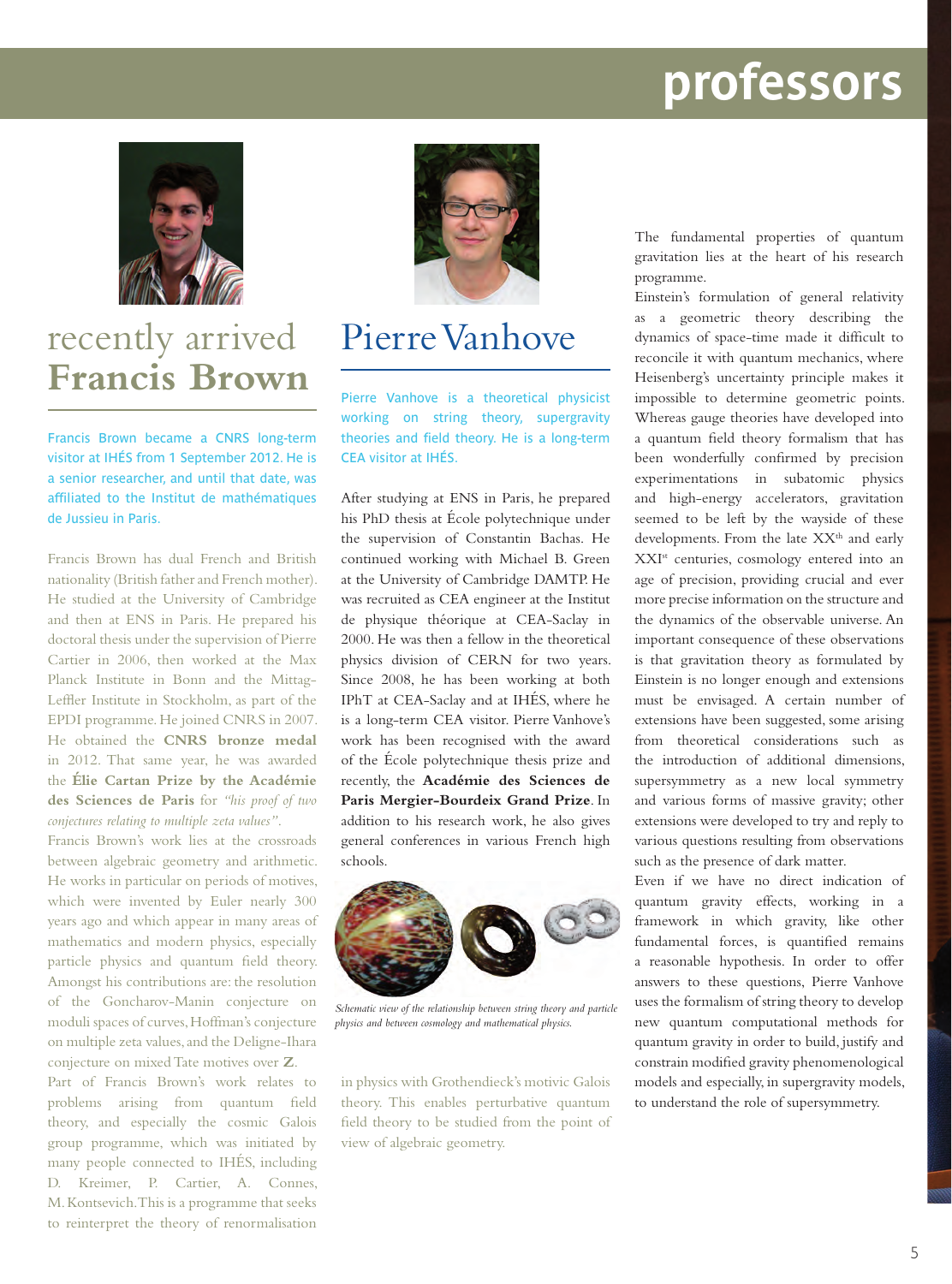# **IHÉS directors**

## **Jean-Pierre Bourguignon**  interviewed

Jean-Pierre Bourguignon, École polytechnique graduate and PhD in mathematics from Université Paris VII, was Director of IHÉS from 1994. A CNRS Research Director, he was also a part-time professor at École polytechnique until May 2012 and a member of the scientific councils of various foreign institutions.

His term as Director came to an end on 1 September 2013 and his departure provides an opportunity to look back on his time at IHÉS.

### **What will you remember of your 19 years spent heading IHÉS?**

An international fundamental research centre such as IHÉS is by definition a one-of-a-kind institution, therefore quite a fragile one. Its *raison d'être* is to stimulate interaction among scientists from different countries, backgrounds and disciplines around a core of exceptionally high calibre researchers. In order to operate this type of organisation successfully, the key element is the quality of all the people who work there and their professionalism, which means constantly working out the best match between competencies and tasks. This can only be achieved with vigilance and by anticipating emerging needs. On the science front, considerable efforts have been deployed to broaden contacts with various scientific communities, especially in Asian countries, where development is unprecedented in its speed and support from policy makers. At the same time, the Institute must be convincing about the relevance and value of its operating model within an already complex, not to say fragmented, national and international science infrastructure, where research is increasingly constrained with short-term projects and pernickety checking procedures. To be able to take risks, which is crucial, the Institute needs freedom and its activity needs to be judged over the long term.

**If you could make one wish for the Institute's development, what would it be?** My wish would be for the Institute to preserve its uniqueness, which rests on taking scientific risks, its international dimension and a subtle balance between research carried out over long periods of time by permanent professors and opening up to the very different issues brought by invited researchers. As one of the sources of its fragility is linked to the scarcity of funding streams, there is a financial aspect to the wish. It would be nice to have this potential threat removed; the search for sponsors embarked upon by IHÉS over the past few years is developing on a more global scale, with more results, with the same scrupulous attention to keeping the Institute's total independence as regards its scientific choices. Again, the Institute's international nature plays a key role.

*Extract of the interview published in the magazine*  Le Buressois *in September 2012, on the occasion of the 50th anniversary of the Institute's establishment in Bures-sur-Yvette.*



*Speech by Jean-Pierre Bourguignon during the ceremony in his honour on 1 July 2013*

### **the new Director**

Emmanuel Ullmo became IHÉS Director on 1 September 2013. He is taking over from Jean-Pierre Bourguignon who held the post for 19 years.

A mathematician, his area of research is algebraic geometry and arithmetic. He studied at École Normale Supérieure de Cachan. He obtained his doctorate in 1992 at Université Paris-Sud. He alternated between posts in France and abroad, including 18 months at IMPA in Brazil, two years at Princeton University in the United States and six months at Tsing-Hua University in the People's Republic of China. He became a professor at Université Paris-Sud in 2001.

He was awarded the Académie des Sciences de Paris Élie Cartan prize



in 2006. He was 2003- 2008 Junior Member of Institut Universitaire de France. He is a member of the editorial board of *Inventiones Mathematicae* since 2006 and its co-Managing Editor since 2008.

*Emmanuel Ullmo*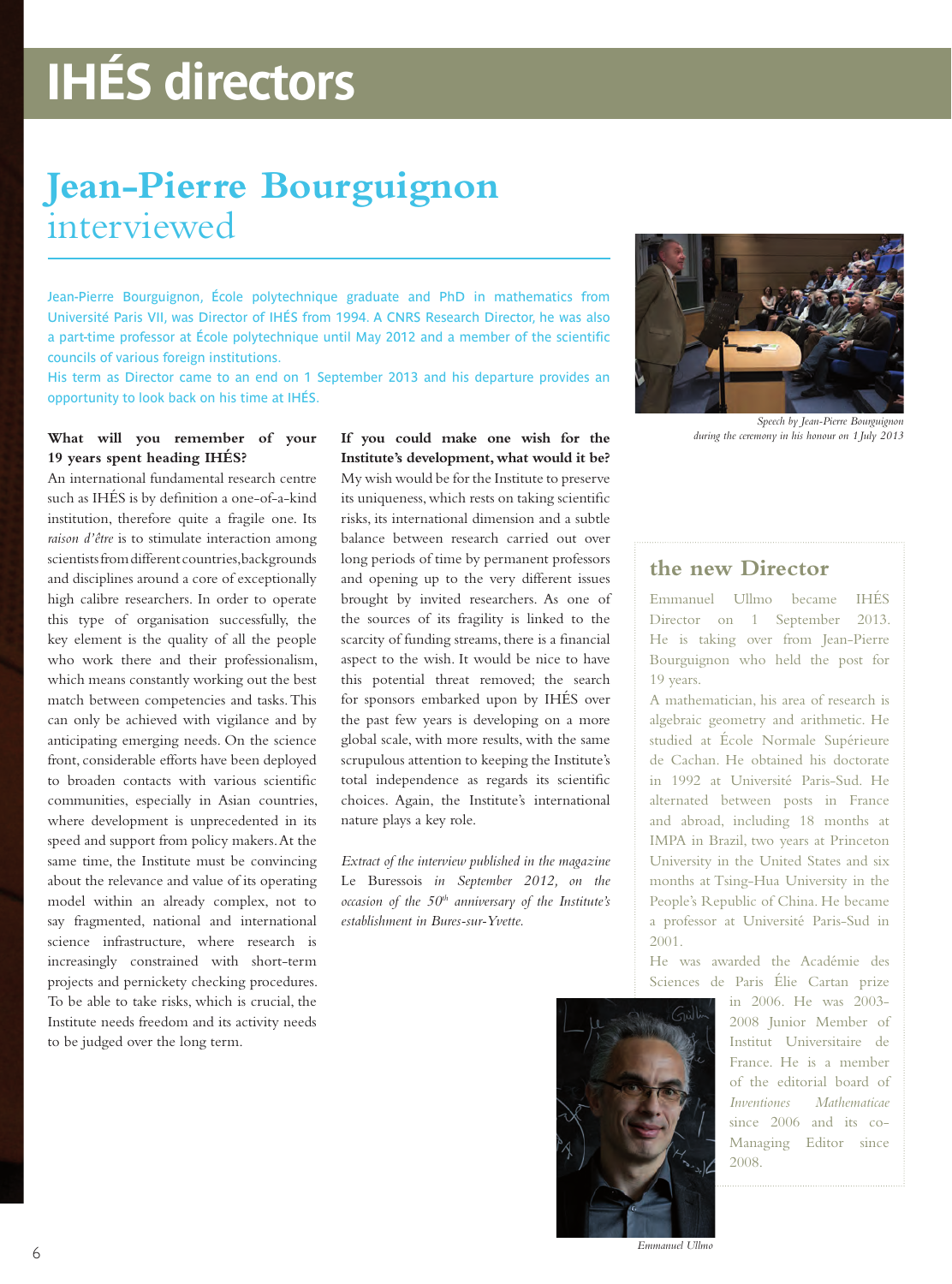# **international campaign**

*The international campaign in which IHÉS and Friends of IHES in the United States are engaged saw several highlights in 2012. The fantastic leverage*  resulting from the Simons Foundation's challenge gift continues to operate, with all donations made before the end of 2016 being matched by the foundation up *to a maximum of five million euros.*



The first gala dinner organised by Friends of IHES that took place on 12 November 2012 was a high point in the life of this organisation, dedicated to the promotion of IHÉS' work in the United States.

## **first Friends of IHES** gala dinner in New York

To just say that it was success does not do justice to the warmth of the atmosphere, or to the real interest in finding out more about IHÉS' research activities that the guests demonstrated. Marilyn and Jim Simons were the guests of honour at this gala dinner, during which *Friends of IHES* expressed warm gratitude for their transformational support over many years.

The theme chosen, *Beauty and Mathematics,* gave a focal point to the evening's programme, which was shared by artists and mathematicians.

The dinner hosted by the French General Consulate was part of the Institute's efforts to promote it and raise funds. This was a successful first, so another gala event is being planned for 2013.

## cocktail in honour of **Dr Sackler and his wife Beverly**

On 30 May 2013, Friends of IHES organised a cocktail in honour of Dr Raymond Sackler and his wife Beverly, to thank them for their loyal financial support.

With the concept of "space" chosen to frame the evening, this event brought together around forty guests who watched a film recording several scientists' and artists' conception of space and listened to the reading of a beautiful text on the topic, written by Elie Wiesel. Emmanuel Ullmo spoke of the future projects IHÉS will engage in with relation to Israel. Michael Douglas concluded the talks by presenting the work of *Friends of IHES*.



*Jean-Pierre Bourguignon, Dr Raymond Sackler*

*Friends of IHÉS* warmly thanks Mary and Luc Hardy for their kind hospitality at this event.

### **Funds dedicated to the support of Asian researchers**

A meeting of the **Japan Fund** Support Committee took place on 15 May 2013, the Fund being close to its target of two million euros.

The **Chern Fund**, the objective of which is to contribute to the support of Chinese researchers invited to IHÉS, benefitted from renewed support from the S.S. Chern Foundation for Mathematical Research.

2013 saw the launch of fundraising for the **India Fund**, the financial target of which is to raise two million euros, proceeds from the fund allowing each year ten months of invited Indian researchers' work to be financed. Support from the Science Services of the French Embassy in Delhi was key to promote this development, especially during President François Hollande's state visit on 13 and 14 February 2013, which IHÉS was able to take part in.

Over half of a new significant contribution from Total to IHÉS' endowment funds have already been allocated to the India Fund. The other part has been allocated to the Chern Fund. We would like to thank Total for their longstanding support.

## **a new chairman for** Friends of **IHES**

Another important event for *Friends of IHES, Inc.* in 2012 was the change in its governance, with Michael R. Douglas becoming Chairman of the Board.

We would like to thank his predecessor, Renaud Dutreil, for his commitment to the Institute since 2010. Michael R. Douglas, a theoretical physicist, Professor at the Simons Center for Geometry and Physics at Stony

Brook University knows IHÉS well, having often been invited to undertake research visits there, especially when he was one of the holders of the Louis Michel Chair.